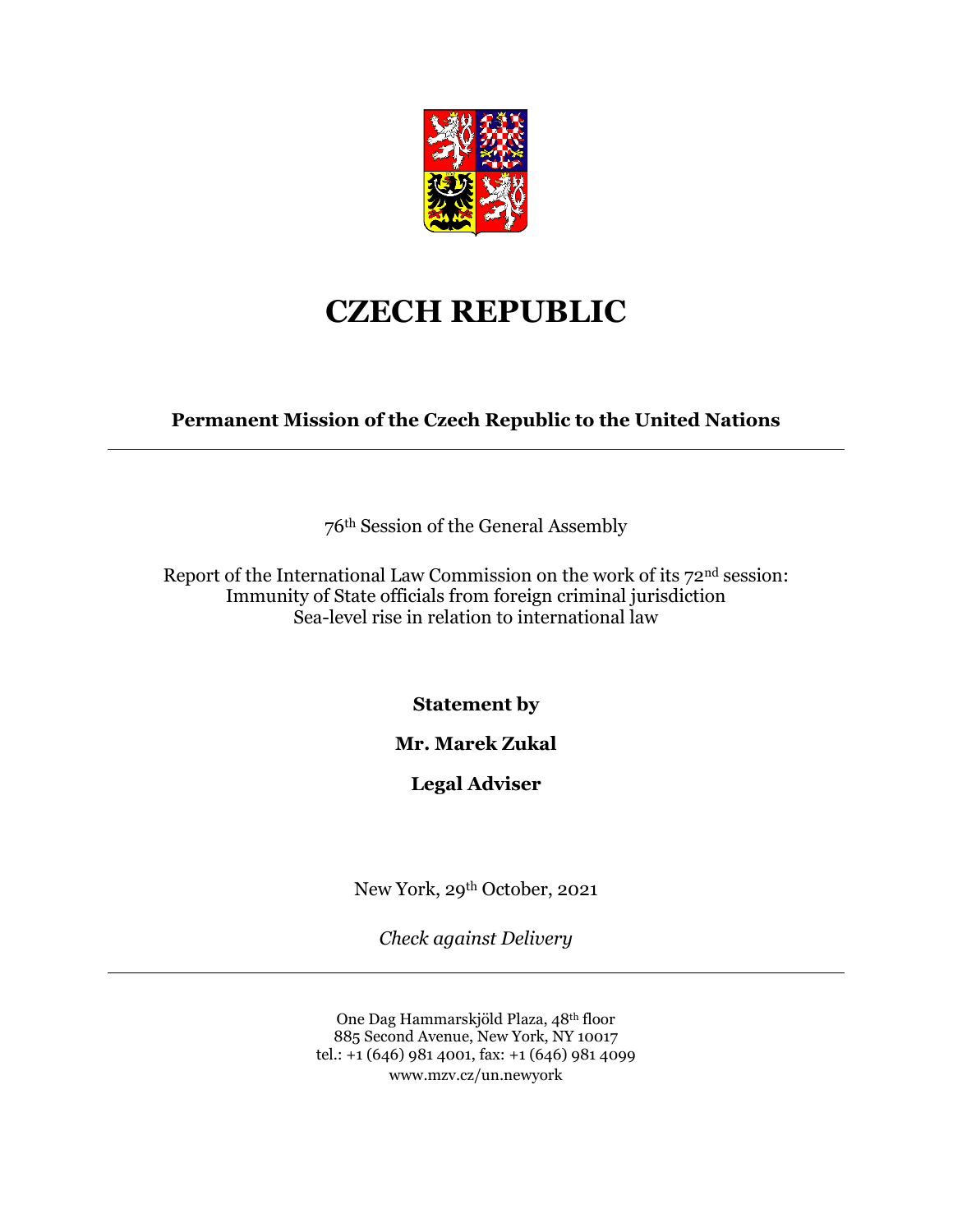Madam / Mr. Chair,

Concerning the topic "**Immunity of State officials from foreign criminal jurisdiction**", the Czech Republic would like to express its appreciation to the Special Rapporteur, Ms. Concepción Escobar Hernández, for her eighth report on the jurisdiction of international tribunals, settlement of disputes and good practices. We would like to briefly comment on these issues, as well as on the draft procedural articles 8 *ante* to 12 [13] provisionally adopted by the Commission at this session.

As regards draft article 18, it seems to be clear that the draft articles do not apply to the autonomous regimes of international criminal tribunals, which are established by special instruments with their own rules and scope of application. Draft article 18 simply restates this obvious fact. In our opinion, this provision does not imply any precedence of the jurisdiction of international tribunals and cannot create any new obligations or exemptions to immunity for States, which are not bound by these instruments. Therefore, in our opinion, the provision can be included in the draft as another "without prejudice" clause.

Concerning draft article 17 on the dispute settlement, we stated previously that we *do not* support the suggestion to include in the draft articles a mechanism for the settlement of disputes between the forum state and the State of the official. As observed by the Special Rapporteur and a number of other members of the Commission, such an inclusion would only be relevant if the draft articles were intended to become a treaty. We can indicate already at this stage that, from our point of view, this would *not* be an appropriate outcome of the work on this topic. In our opinion, any provision on the settlement of disputes, if retained in the draft, could only serve as a potential *non-binding guidance* on how to resolve disputes in this area.

My delegation would now like to make some comments on provisionally adopted draft articles concerning procedural guarantees included in Part Four of the draft articles. At this stage, we would like to limit ourselves to a few general remarks.

First, we note that both types of immunity, *ratione personae* and *ratione materiae*, exist as a matter of international law. Therefore, competent national authorities involved in criminal proceedings should, *ex officio*, take into consideration any applicable immunity on the basis of available evidence. In addition, the question of immunity has to be examined at an early stage of proceedings, *in limine litis*, as soon as the authorities of the forum state become aware that immunity of foreign official may be affected.

We would like to point out that the immunity *ratione personae* becomes relevant as soon as a foreign State official is affected by the exercise of criminal jurisdiction of another State. On the other hand, immunity *ratione materiae* applies *only when* the acts of the foreign official performed in his official capacity become the subject-matter of the proceedings before foreign courts. Thus, in the vast majority of cases, foreign State officials enjoying immunity *ratione materiae* may be fully subject to the criminal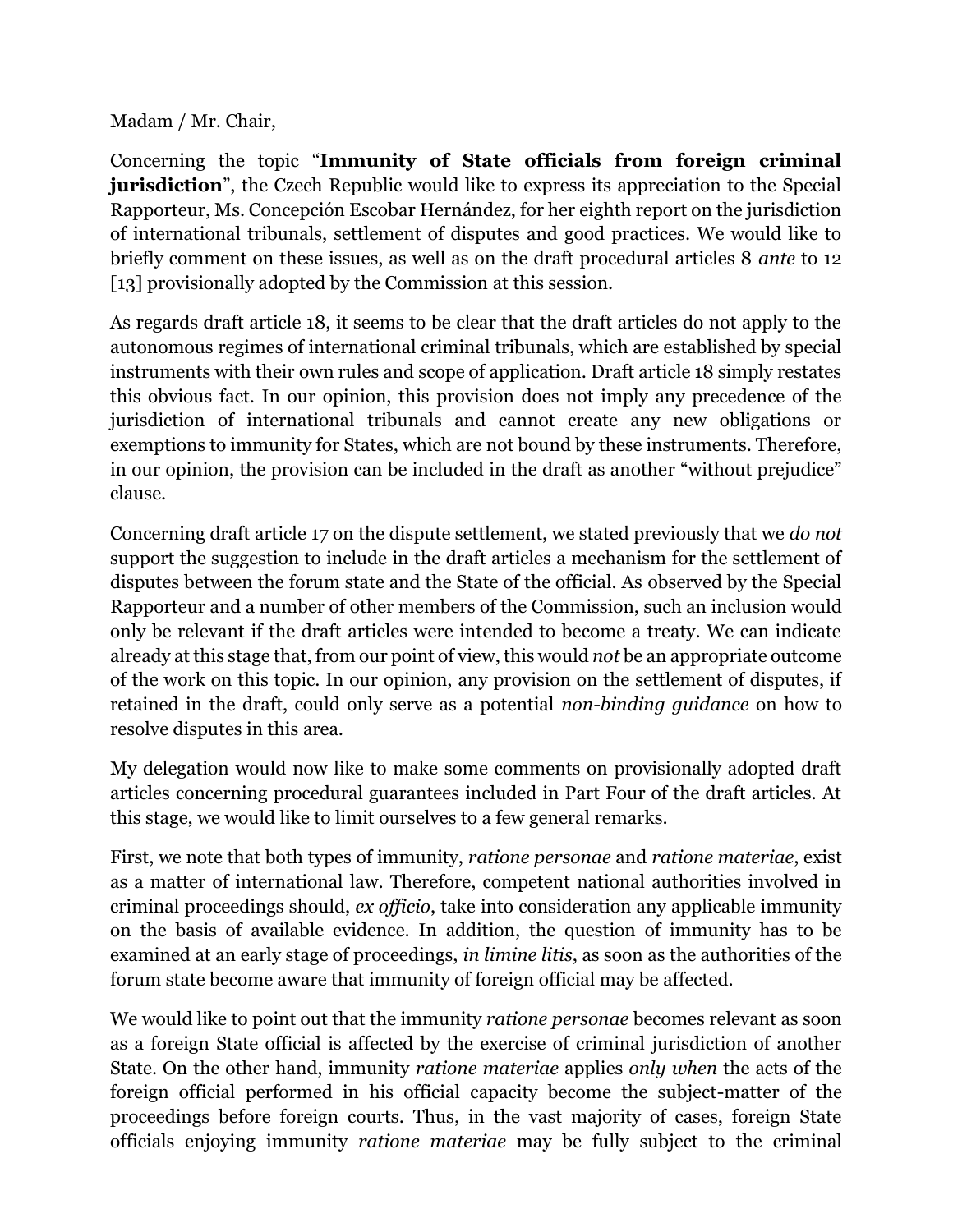jurisdiction of foreign States without any immunity being applicable. However, the draft articles included in Part Four seem to focus mainly on the exercise of foreign jurisdiction against officials covered by immunity *ratione personae*. Therefore, we suggest that the draft appropriately take into account possible differences between the procedural steps, which may be relevant for the regime of immunity *ratione personae* on the one hand, and for the regime of the immunity *ratione materiae* on the other hand.

As regards draft article 9 (on notification of the State of the official), article 10 (on invocation of immunity), and article 12 (on request for information), we are not convinced that the Commission took sufficiently into account state practice, including national laws on criminal procedure and different applicable treaties for international cooperation and mutual legal assistance. Such laws and treaties form the basis for communication and cooperation of States in these cases. We would like to reiterate that we do not expect and would not consider it appropriate for the Commission to formulate new, binding procedural obligations in this area. In our opinion, the draft procedural provisions should be regarded only as potential recommendations to States. At the same time, these provisions should be more focused on the application of the rules of criminal procedure contained in national laws and relevant international treaties.

Finally, commentary to draft article 11 deals, *inter alia*, with the possibility that a waiver of immunity may be deduced from obligations imposed on States by treaty provisions. In this regard, we would like to reiterate our previous position that international conventions on the prevention and punishment of serious crimes imply that immunity *ratione materiae* is *not* applicable in relation to such crimes in proceedings before foreign courts. In our opinion, this conclusion is *not* a result of an implied waiver, as suggested in the Commission's commentary. Rather, non-applicability of immunity *ratione materiae* in such cases is a consequence of normative incompatibility of such immunity with express definitions and obligations provided for in these treaties. At the same, it has to be emphasized that immunities *ratione personae* remain untouched and applicable before foreign courts even in cases of the exercise of jurisdiction under these conventions.

## Madam / Mr. Chair,

Concerning the topic "**Sea level rise in relation to international law"**, the Czech delegation follows with interest the work of the study group, namely the discussions which took place on the basis of the issues-paper prepared by the Co-chairs, Mr. Bogdan Aurescu and Ms. Nilüfer Oral.

The international community faces numerous and complex challenges resulting from the climate change leading to sea-level rise and subsequent coastal changes. Undoubtedly, there is also a legal dimension of this problem. In order to contribute to legal stability, certainty and predictability in dealing with these challenges, it is of paramount importance that the work of the Commission and its study group on this topic proceed in strict